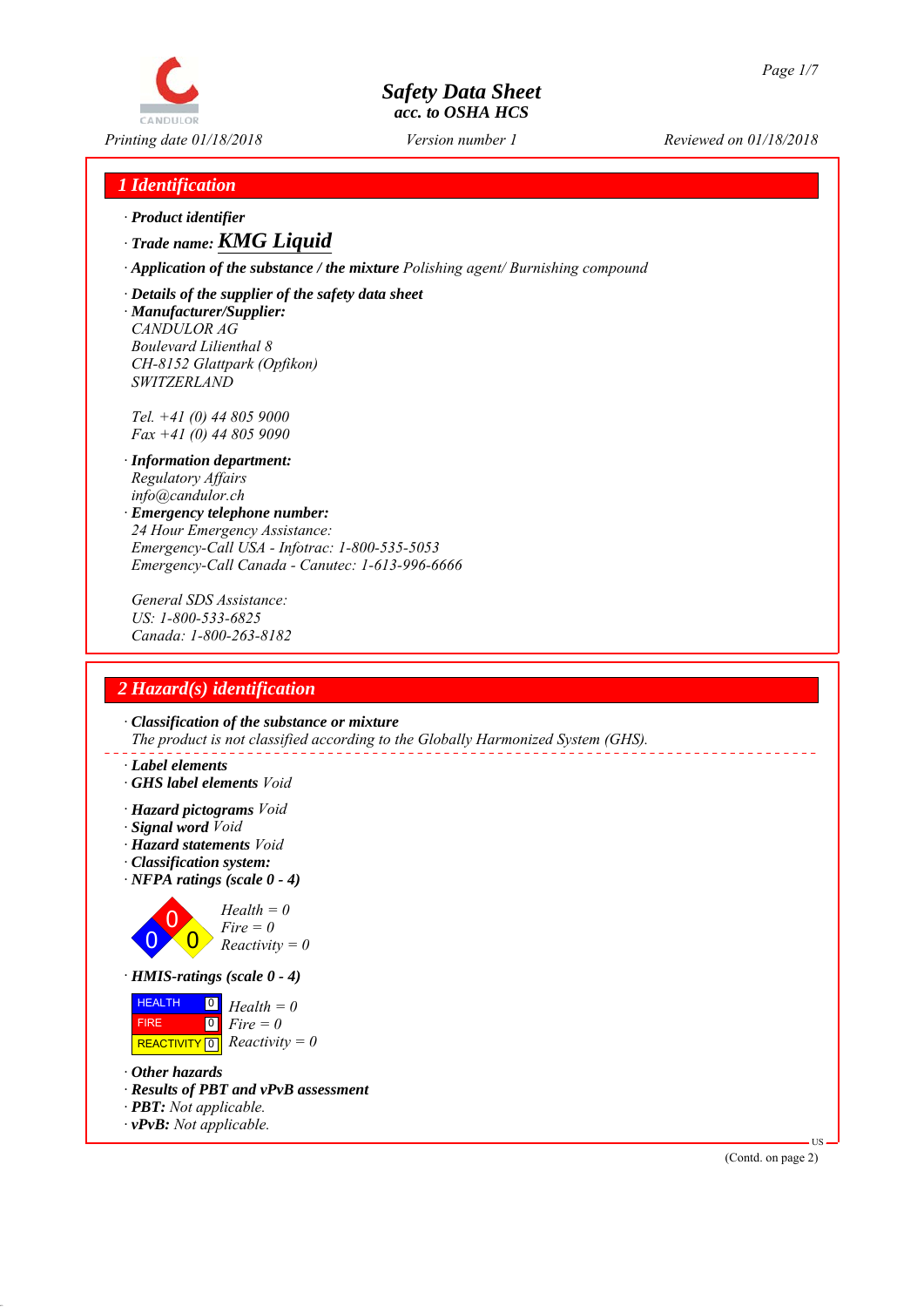*Printing date 01/18/2018 Reviewed on 01/18/2018 Version number 1*

#### *Trade name: KMG Liquid*

(Contd. of page 1)

#### *3 Composition/information on ingredients*

*∙ Chemical characterization: Mixtures*

*∙ Description: Mixture of the substances listed below with nonhazardous additions.*

*∙ Dangerous components: Void*

#### *4 First-aid measures*

- *∙ Description of first aid measures*
- *∙ General information: No special measures required.*
- *∙ After inhalation:*
- *Supply fresh air or oxygen; call for doctor.*

*In case of unconsciousness place patient stably in side position for transportation.*

- *∙ After skin contact:*
- *Rinse with water.*

*Generally the product does not irritate the skin.*

*∙ After eye contact: Rinse opened eye for several minutes under running water. Then consult a doctor.*

*∙ After swallowing:*

*Rinse out mouth and then drink plenty of water.*

- *If symptoms persist consult doctor.*
- *∙ Information for doctor:*

*∙ Most important symptoms and effects, both acute and delayed No further relevant information available.*

- *∙ Indication of any immediate medical attention and special treatment needed*
- *No further relevant information available.*

#### *5 Fire-fighting measures*

*∙ Extinguishing media*

- *∙ Suitable extinguishing agents: Use fire fighting measures that suit the environment.*
- *∙ Special hazards arising from the substance or mixture No further relevant information available.*

*∙ Advice for firefighters*

*∙ Protective equipment: No special measures required.*

#### *6 Accidental release measures*

*∙ Personal precautions, protective equipment and emergency procedures Not required.*

- *∙ Environmental precautions:*
- *Do not allow product to reach sewage system or any water course.*

*Do not allow to enter sewers/ surface or ground water.*

- *∙ Methods and material for containment and cleaning up:*
- *Absorb with liquid-binding material (sand, diatomite, acid binders, universal binders, sawdust).*
- *∙ Reference to other sections*
- *See Section 7 for information on safe handling.*

*See Section 8 for information on personal protection equipment.*

- *See Section 13 for disposal information.*
- *∙ Protective Action Criteria for Chemicals*

*∙ PAC-1:*

*CAS: 68439-49-6 Alcohols, C-16-18, ethoxylated 3.8 mg/m3*

*∙ PAC-2:*

*CAS: 68439-49-6 Alcohols, C-16-18, ethoxylated 42 mg/m3*

(Contd. on page 3)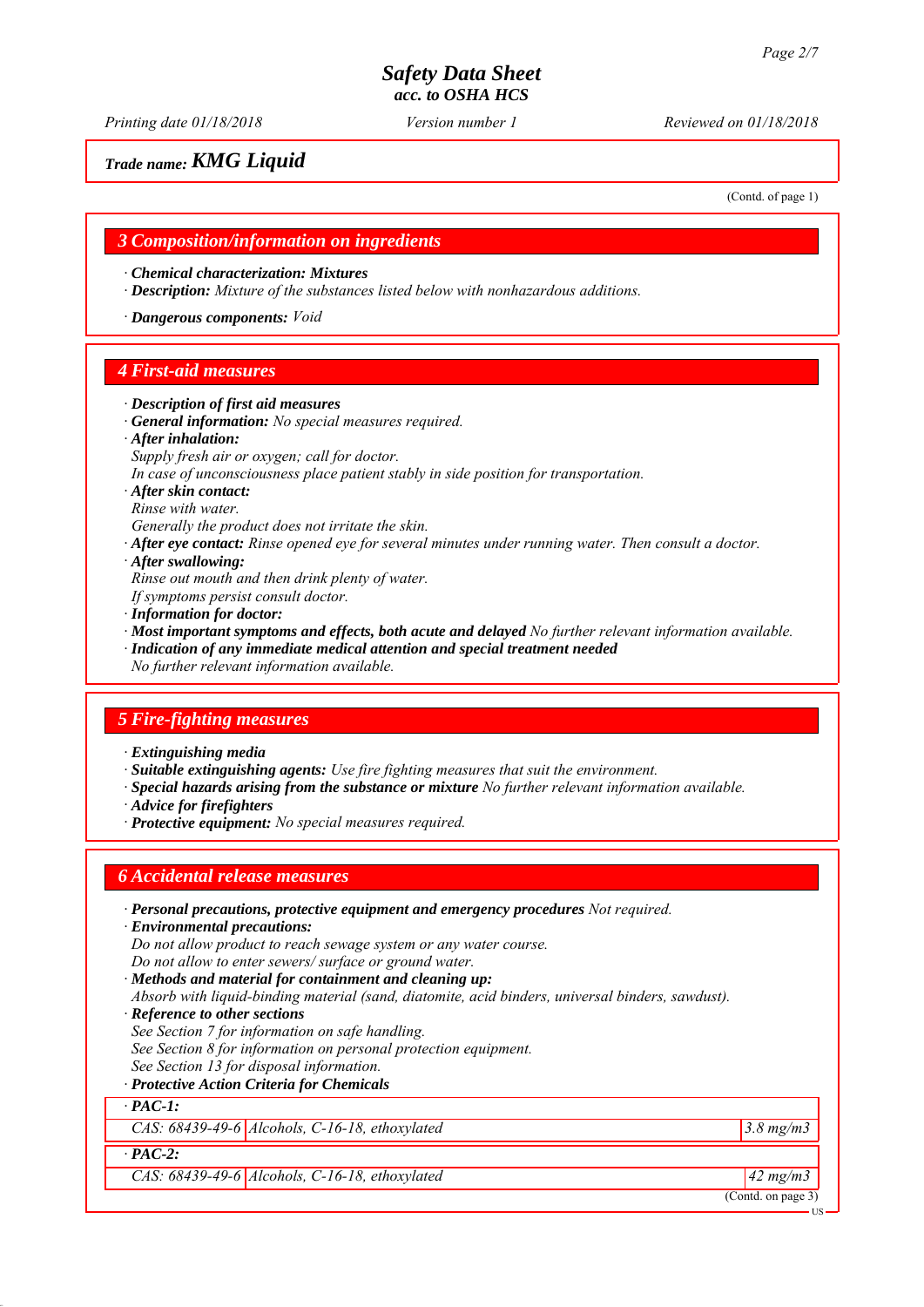*Printing date 01/18/2018 Reviewed on 01/18/2018 Version number 1*

(Contd. of page 2)

*Trade name: KMG Liquid*

#### *∙ PAC-3:*

*CAS: 68439-49-6 Alcohols, C-16-18, ethoxylated 250 mg/m3*

#### *7 Handling and storage*

*∙ Handling:*

- *∙ Precautions for safe handling*
- *Only adequately trained personnel should handle this product. For use in dentistry only.*
- *∙ Information about protection against explosions and fires: No special measures required.*
- *∙ Conditions for safe storage, including any incompatibilities*
- *∙ Storage:*
- *∙ Requirements to be met by storerooms and receptacles: Store only in the original receptacle.*
- *∙ Information about storage in one common storage facility: Not required.*
- *∙ Further information about storage conditions: None.*
- *∙ Specific end use(s) No further relevant information available.*

#### *8 Exposure controls/personal protection*

- *∙ Additional information about design of technical systems: No further data; see item 7.*
- *∙ Control parameters*
- *∙ Components with limit values that require monitoring at the workplace:*
- *The product does not contain any relevant quantities of materials with critical values that have to be monitored at the workplace.*
- *∙ Additional information: The lists that were valid during the creation were used as basis.*
- *∙ Exposure controls*
- *∙ Personal protective equipment:*
- *∙ General protective and hygienic measures: Usual hygienic measures for dental practice and dental laboratories. Keep away from foodstuffs, beverages and feed. Wash hands before breaks and at the end of work.*
- *∙ Breathing equipment: Not required.*
- *∙ Protection of hands: Impervious gloves*

*After use of gloves apply skin-cleaning agents and skin cosmetics.*

*∙ Material of gloves*

*Selection of the glove material on consideration of the penetration times, rates of diffusion and the degradation*

*∙ Penetration time of glove material*

*The exact break through time has to be found out by the manufacturer of the protective gloves and has to be observed.*

*∙ Eye protection: Safety glasses*

#### *9 Physical and chemical properties ∙ Information on basic physical and chemical properties ∙ General Information ∙ Appearance: Form: Fluid Color: Pink* (Contd. on page 4) US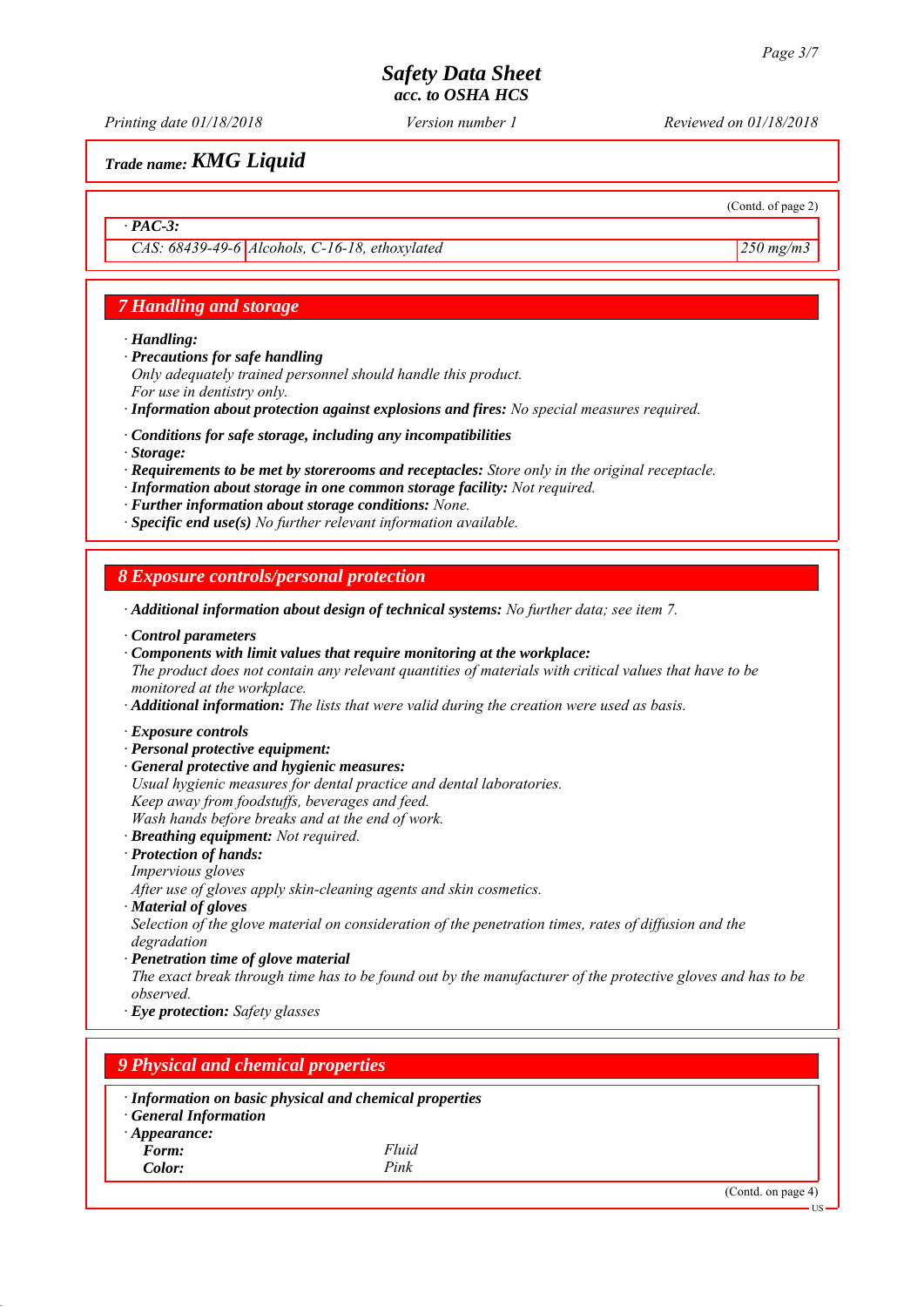*Printing date 01/18/2018 Reviewed on 01/18/2018 Version number 1*

# *Trade name: KMG Liquid*

|                                                                                                           |                                               | (Contd. of page 3) |
|-----------------------------------------------------------------------------------------------------------|-----------------------------------------------|--------------------|
| $\cdot$ Odor:                                                                                             | Characteristic                                |                    |
| • Odor threshold:                                                                                         | Not determined                                |                    |
| $\cdot$ pH-value:                                                                                         | Not determined                                |                    |
| $\cdot$ Change in condition<br><b>Melting point/Melting range:</b><br><b>Boiling point/Boiling range:</b> | <i>Undetermined</i><br>~ 100 °C (~ 212 °F)    |                    |
| $\cdot$ Flash point:                                                                                      | <b>Undetermined</b>                           |                    |
| · Flammability (solid, gaseous):                                                                          | Not applicable.                               |                    |
| $\cdot$ Auto igniting:                                                                                    | Product is not selfigniting.                  |                    |
| · Danger of explosion:                                                                                    | Product does not present an explosion hazard. |                    |
| $\cdot$ Vapor pressure:                                                                                   | Not determined.                               |                    |
| $\cdot$ Density:                                                                                          | Not determined                                |                    |
| $\cdot$ Relative density                                                                                  | Not determined.                               |                    |
| · Vapor density                                                                                           | Not determined                                |                    |
| $\cdot$ Evaporation rate                                                                                  | Not determined.                               |                    |
| $\cdot$ Solubility in / Miscibility with<br>Water:                                                        | Fully miscible.                               |                    |
| · Partition coefficient (n-octanol/water): Not determined.                                                |                                               |                    |
| $\cdot$ Viscosity:                                                                                        |                                               |                    |
| Dynamic:                                                                                                  | Not determined.                               |                    |
| Kinematic:                                                                                                | Not determined.                               |                    |
| $\cdot$ Other information                                                                                 | No further relevant information available.    |                    |

#### *10 Stability and reactivity*

*∙ Reactivity No further relevant information available.*

- *∙ Chemical stability Stable under normal handling and storage conditions.*
- *∙ Thermal decomposition / conditions to be avoided: No decomposition if used according to specifications.*
- *∙ Possibility of hazardous reactions No dangerous reactions known.*
- *∙ Conditions to avoid No further relevant information available.*
- *∙ Incompatible materials: No further relevant information available.*
- *∙ Hazardous decomposition products: None under normal conditions of storage and use.*

#### *11 Toxicological information*

- *∙ Information on toxicological effects*
- *∙ Additional toxicological information:*

*∙ Carcinogenic categories*

*∙ NTP (National Toxicology Program)*

*None of the ingredients is listed.*

- *∙ OSHA-Ca (Occupational Safety & Health Administration)*
- *None of the ingredients is listed.*

(Contd. on page 5)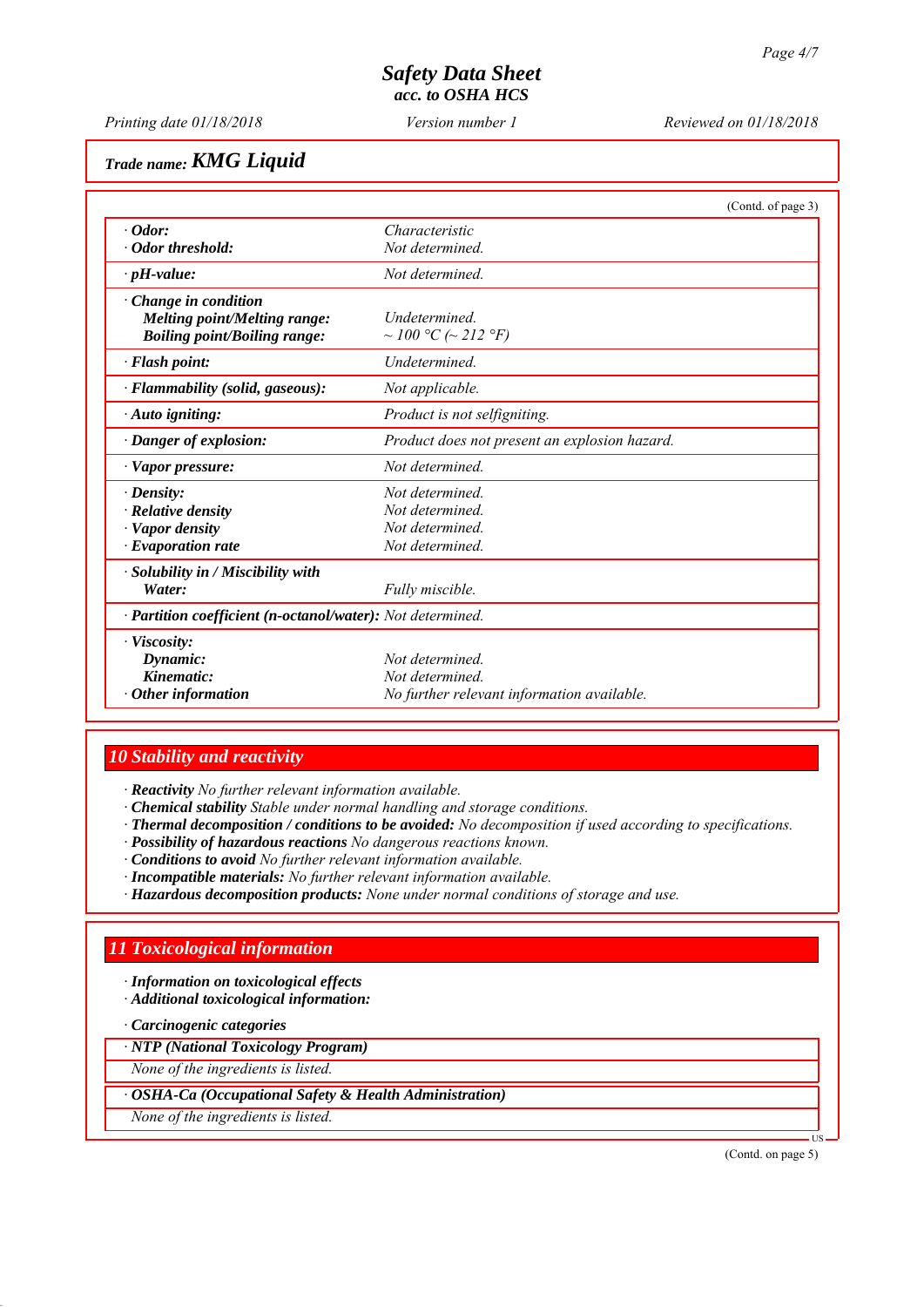*Printing date 01/18/2018 Reviewed on 01/18/2018 Version number 1*

#### *Trade name: KMG Liquid*

(Contd. of page 4)

#### *12 Ecological information*

- *∙ Toxicity*
- *∙ Aquatic toxicity: No further relevant information available.*
- *∙ Persistence and degradability No further relevant information available.*
- *∙ Behavior in environmental systems:*
- *∙ Bioaccumulative potential No further relevant information available.*
- *∙ Mobility in soil No further relevant information available.*
- *∙ Additional ecological information:*
- *∙ General notes:*
- *Water hazard class 2 (Self-assessment): hazardous for water*
- *Do not allow product to reach ground water, water course or sewage system.*
- *∙ Results of PBT and vPvB assessment*
- *∙ PBT: Not applicable.*
- *∙ vPvB: Not applicable.*
- *∙ Other adverse effects No further relevant information available.*

#### *13 Disposal considerations*

#### *∙ Waste treatment methods*

*∙ Recommendation:*

*Take to an approved landfill or a waste incineration plant, under conditions approved by the local authority.*

- *∙ Uncleaned packagings:*
- *∙ Recommendation: Disposal must be made according to official regulations.*

| <b>14 Transport information</b>                                                           |                                                                                   |
|-------------------------------------------------------------------------------------------|-----------------------------------------------------------------------------------|
| $\cdot$ UN-Number<br>· DOT, ADR/RID/ADN, ADN, IMDG, IATA Void                             |                                                                                   |
| $\cdot$ UN proper shipping name<br>· DOT, ADR/RID/ADN, ADN, IMDG, IATA Void               |                                                                                   |
| $\cdot$ Transport hazard class(es)                                                        |                                                                                   |
| · DOT, ADR/RID/ADN, ADN, IMDG, IATA<br>· Class                                            | Void                                                                              |
| · Packing group<br>· DOT, ADR/RID/ADN, IMDG, IATA                                         | Void                                                                              |
| $\cdot$ Environmental hazards:                                                            | Not applicable.                                                                   |
| $\cdot$ Special precautions for user                                                      | Not applicable.                                                                   |
| $\cdot$ Transport in bulk according to Annex II of<br><b>MARPOL73/78 and the IBC Code</b> | Not applicable.                                                                   |
| $\cdot$ Transport/Additional information:                                                 | Product is not classified as a dangerous good for transport<br>(ADR, IMDG, IATA). |
| $\cdot$ UN "Model Regulation":                                                            | Void                                                                              |

(Contd. on page 6)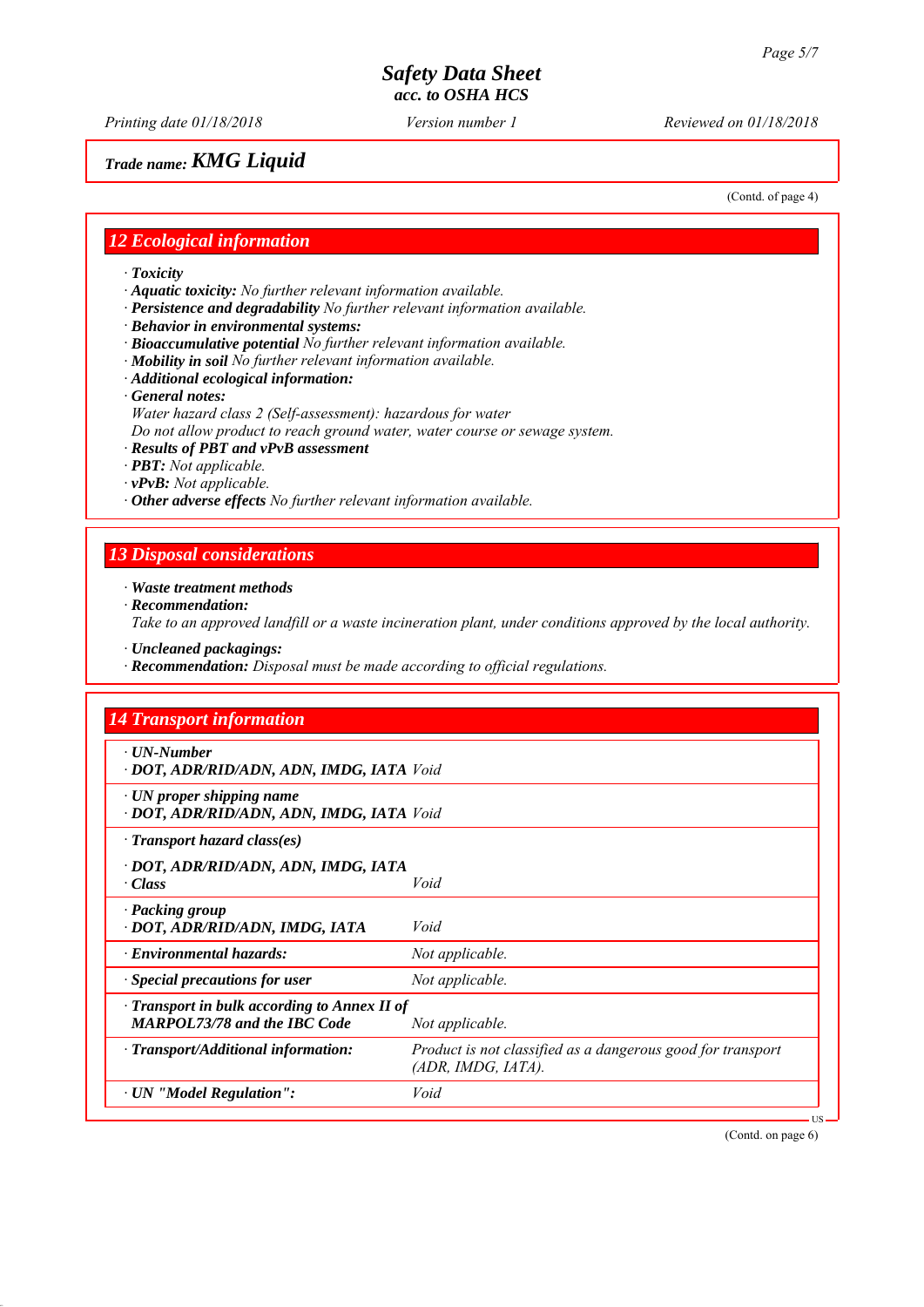*Printing date 01/18/2018 Reviewed on 01/18/2018 Version number 1*

#### *Trade name: KMG Liquid*

(Contd. of page 5)

#### *15 Regulatory information*

*∙ Safety, health and environmental regulations/legislation specific for the substance or mixture*

*∙ Sara*

*∙ Section 355 (extremely hazardous substances):*

*None of the ingredients is listed.*

*∙ Section 313 (Specific toxic chemical listings):*

*None of the ingredients is listed.*

*∙ TSCA (Toxic Substances Control Act):*

*CAS: 68439-49-6 Alcohols, C-16-18, ethoxylated*

*∙ Proposition 65*

*∙ Chemicals known to cause cancer:*

*None of the ingredients is listed.*

*∙ Chemicals known to cause reproductive toxicity for females:*

*None of the ingredients is listed.*

*∙ Chemicals known to cause reproductive toxicity for males:*

*None of the ingredients is listed.*

*∙ Chemicals known to cause developmental toxicity:*

*None of the ingredients is listed.*

#### *∙ Carcinogenic categories*

*∙ EPA (Environmental Protection Agency)*

*None of the ingredients is listed.*

*∙ TLV (Threshold Limit Value established by ACGIH)*

*None of the ingredients is listed.*

*∙ NIOSH-Ca (National Institute for Occupational Safety and Health)*

*None of the ingredients is listed.*

*∙ GHS label elements Void*

*∙ Hazard pictograms Void*

*∙ Signal word Void*

*∙ Hazard statements Void*

*∙ National regulations:*

*∙ Other regulations, limitations and prohibitive regulations This product is classified as a medical device under US and Canadian regulations and has been reviewed by the US Food and Drug Administration and Health Canada.*

*∙ Chemical safety assessment: A Chemical Safety Assessment has not been carried out.*

#### *16 Other information*

*This information is based on our present knowledge. However, this shall not constitute a guarantee for any specific product features and shall not establish a legally valid contractual relationship.*

*∙ Date of preparation / last revision 01/18/2018 / -*

*∙ Abbreviations and acronyms:*

*ADR: Accord européen sur le transport des marchandises dangereuses par Route (European Agreement concerning the International Carriage of Dangerous Goods by Road)*

*IMDG: International Maritime Code for Dangerous Goods*

*DOT: US Department of Transportation*

*IATA: International Air Transport Association*

*ACGIH: American Conference of Governmental Industrial Hygienists*